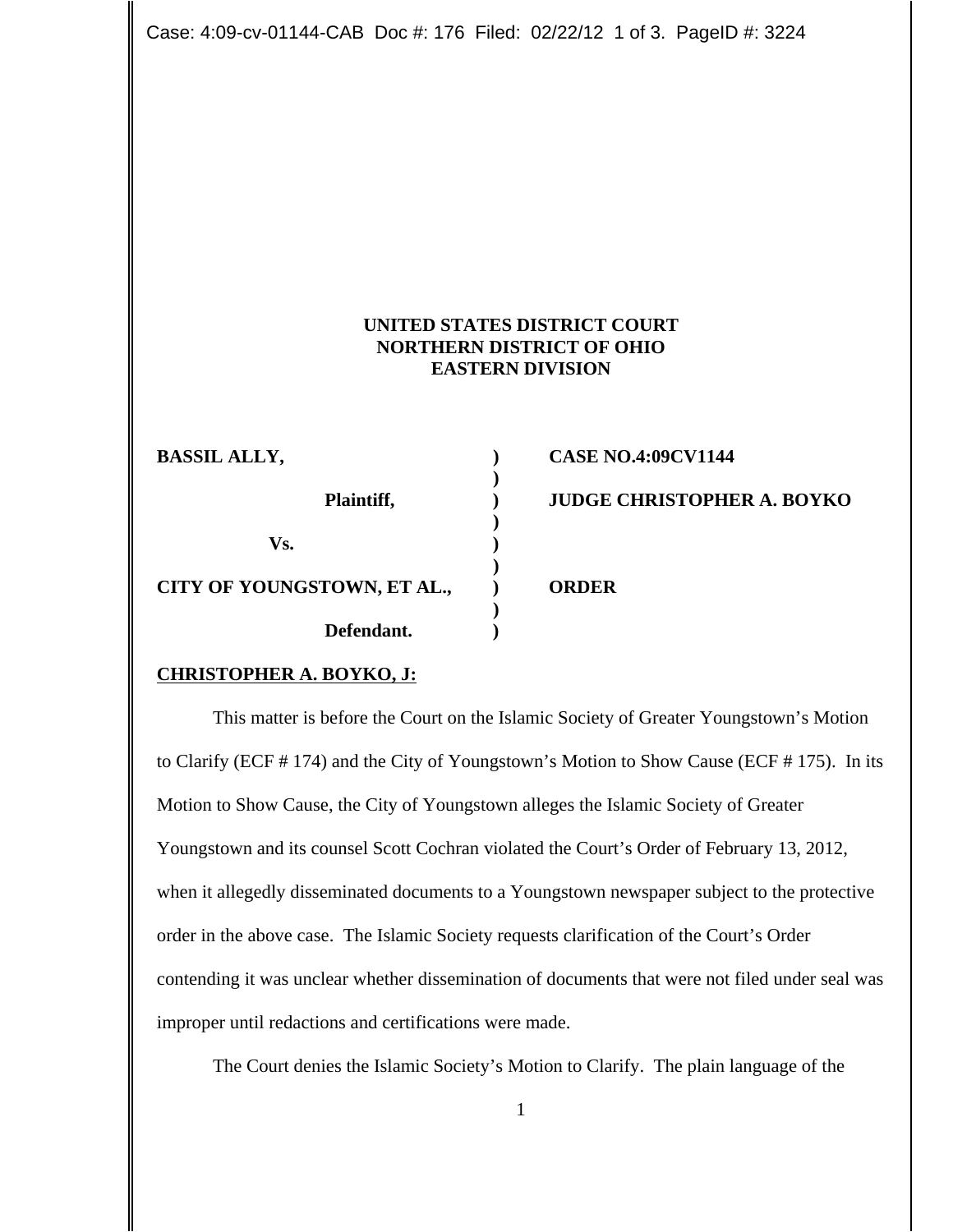order prohibiting the dissemination of any materials prior to the appropriate filing of redactions and certifications is not unclear. The Order reads in pertinent part:

While the parties may agree to disclose whatever documents, evidence or information they obtained during the discovery process, and waive any privileges in the unsealing of sealed court documents, the parties are not free to disclose, and there exists strong privacy interests, concerning certain personal information of parties and non-parties.

It further held:

Therefore, before the Court permits the dissemination of materials subject to the protective order or unseals the remaining sealed documents, the parties are ordered to review the materials submitted under seal and shall redact all information that is prohibited by federal and state law or the Court's local rules from disclosure.

Therefore, it is clear from the Court's Order that no materials whether sealed or subject to the protective order should have been disseminated until the parties had filed with the Court the ordered certifications and redactions. Furthermore, the time to seek clarification was before dissemination, not after.

Concerning the City of Youngstown's Show Cause Motion, while the City of Youngstown now cries foul for the alleged dissemination by the Islamic Society of protected work product, the Court reiterates that no such objection was raised in response to the Islamic Society's Motion to Intervene. Youngstown expressly stated it did not object to removing the seal on the documents and modifying the protective order to permit dissemination to third parties. "The City of Youngstown and Jay Macejko do not oppose ISGY's motion to Modify the Protective Order." (Youngstown's response ECF # 168). Youngstown only expressed a desire that the Court hold an oral hearing to " review the material *in camera* for confidential medical information about city employees captured on the audio tapes and in deposition